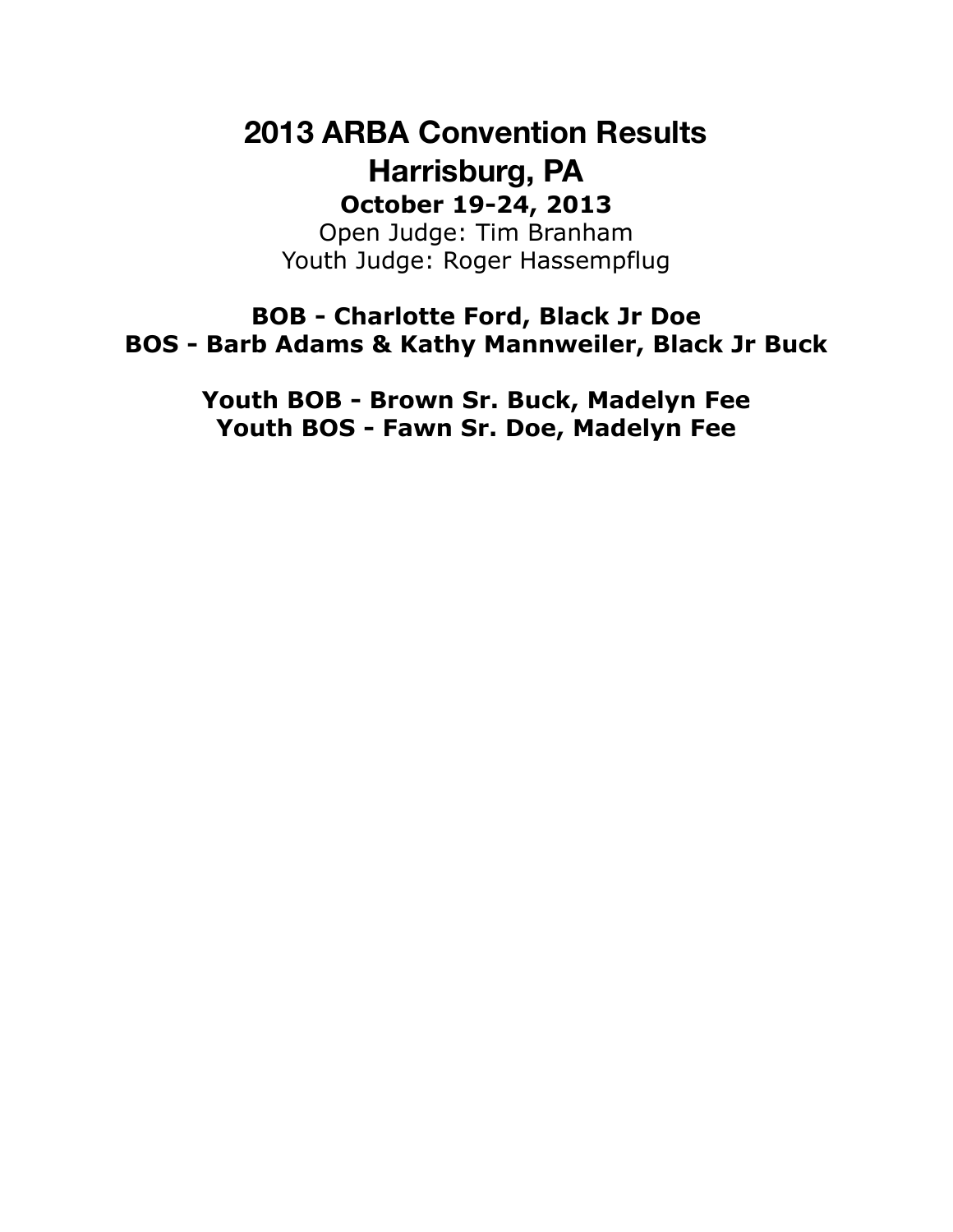# **OPEN**

# **Black BOV: Charlotte Ford Black BOSV: Barb Adams & Kathy Mannweiler**

## **BLACK Sr. BUCKS**

1. Karen Williams 2. Barb Adams & Kathy Mannweiler 3. Jann Hall 4. Colin Starkey 5. Tom & Michele Schubert 6. Colin Starkey 7. Michelle Wojick & Nicole Schmidt 8. Colin Starkey 9. tom & Michele Schubert 10. Karen Williams 11.Charlotte Ford 12. DQ Matthew Loeper

### **BLACK SR. Does**

- 1. Barb Adams & Kathy Mannweiler 2. Tom & Michele Schubert
- 3. Barb Adams & kathy Mannweiler
	- 4. Colin Starkey
	- 5. Colin Starkey
	- 6. Carrie Thompson & Greg Faw
	- 7. Carrie Thompson & Greg Faw 8. Jann Hall

### **BLACK JR. BUCKS**

- 1. Barb Adams & Kathy Mannweiler
- 2. Barb Adams & Kathy Mannweiler
- 3. Barb Adams & Kathy Mannweiler 4. Charlotte Ford
- 5. Barb Adams & Kathy Mannweiler
	- 6. Karen Williams
		- 7. Charlotte Ford

## **BLACK JR. Does**

- 1. Charlotte Ford
- 2. Charlotte Ford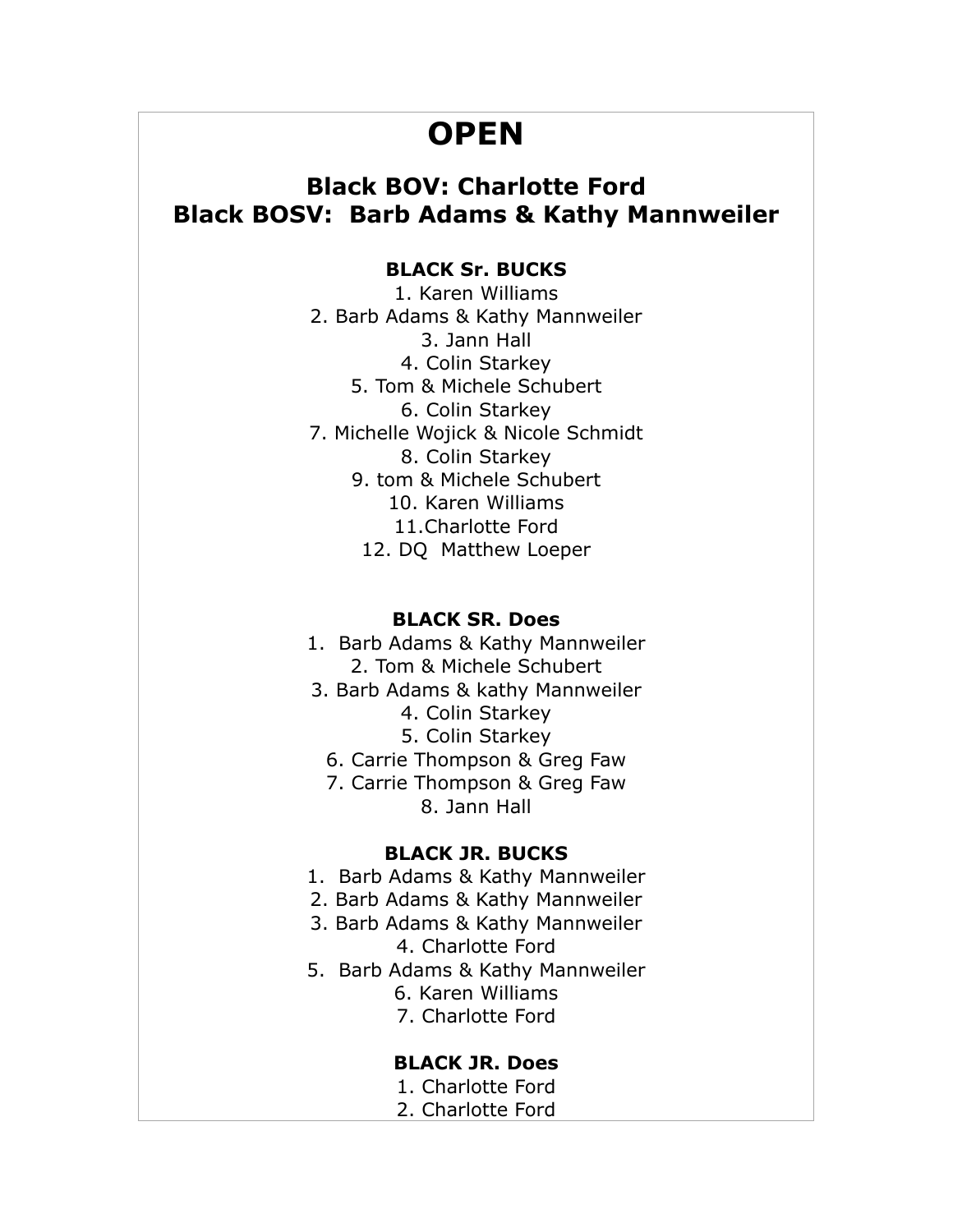# **Brown BOV: Wade Burkhalter Brown BOSV: Charlotte Ford**

## **BROWN SR. BUCKS**

- 1. Tom & Michele Schubert 2. Charlotte Ford
- 3. Tom & Michele Schubert
	- 4. Roy & Barb Semb
		- 5. Jann Hall
		- 6. Jann Hall

## **BROWN SR. DOES**

- 1. Roy & Barb Semb
- 2. Roy & Barb Semb
- 3. Matthew Loeper
- 4. Charlotte Ford
	- 5. Jann Hall
	- 6. Jann Hall

## **BROWN JR. BUCKS**

- 1. Wade Burkhalter 2. Jann Hall
	- 3. Charlotte Ford
- 4. Tom & Michele Schubert

### **BROWN JR. DOES**

1. Charlotte Ford 2. Tom & Michele Schubert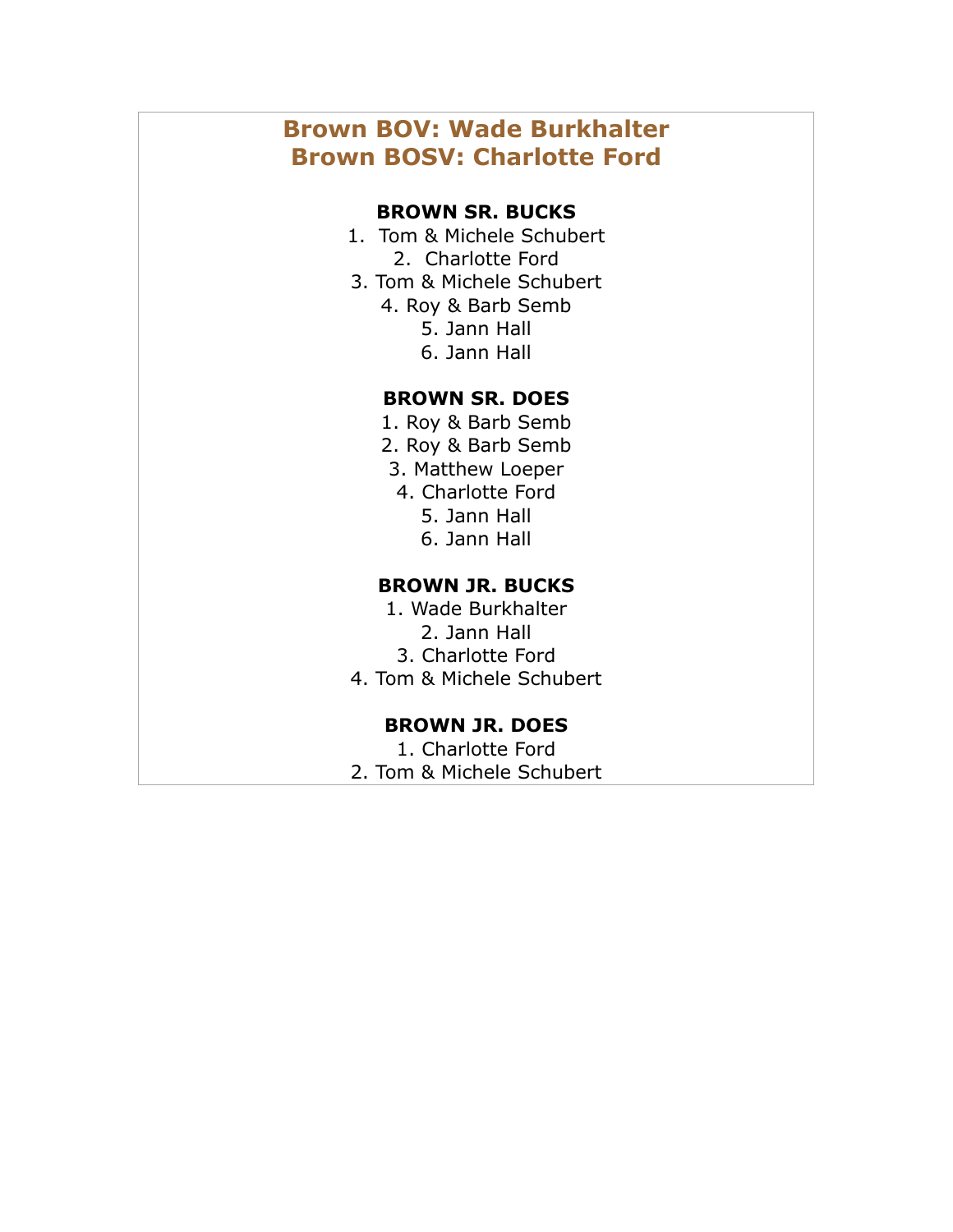# **Fawn BOV: Jr Doe, Tom and Michele Schubert Fawn BOSV: Sr Buck, Colin Starkey**

### **FAWN SR. BUCKS**

- 1. Colin Starkey
	- 2. Jann Hall
	- 3. Jann hall
- 4. Larry & Laura Atkins
- 5. Tom & Michele Schubert

### **FAWN SR. DOES**

- 1. Larry & Laura Atkins
	- 2. Jann hall
	- 3. Jann hall
- 4. Tom & Michele Schubert

### **FAWN JR. BUCKS**

- 1. Tom & Michele Schubert
- 2. Tom & Michele Schubert 3. Jann Hall
	- 4. Larry & Laura Atkins
		- 5. Wade burkhalter
		- 6. Darlene Wallace
- 7. DQ, Larry & Laura Atkins

#### **FAWN JR. DOES**

- 1. Tom & Michele Schubert
- 2. Tom & Michele Schubert 3. Jann Hall
	-
	- 4. Larry & Laura Atkins
	- 5. Larry & Laura Atkins 6. Jann Hall
		- 7. Wade Burkhalter
		- 8. Darlene Wallace

# **FUR**

1. Jann Hall 2. Michele Wojcik & Nicole Schmidt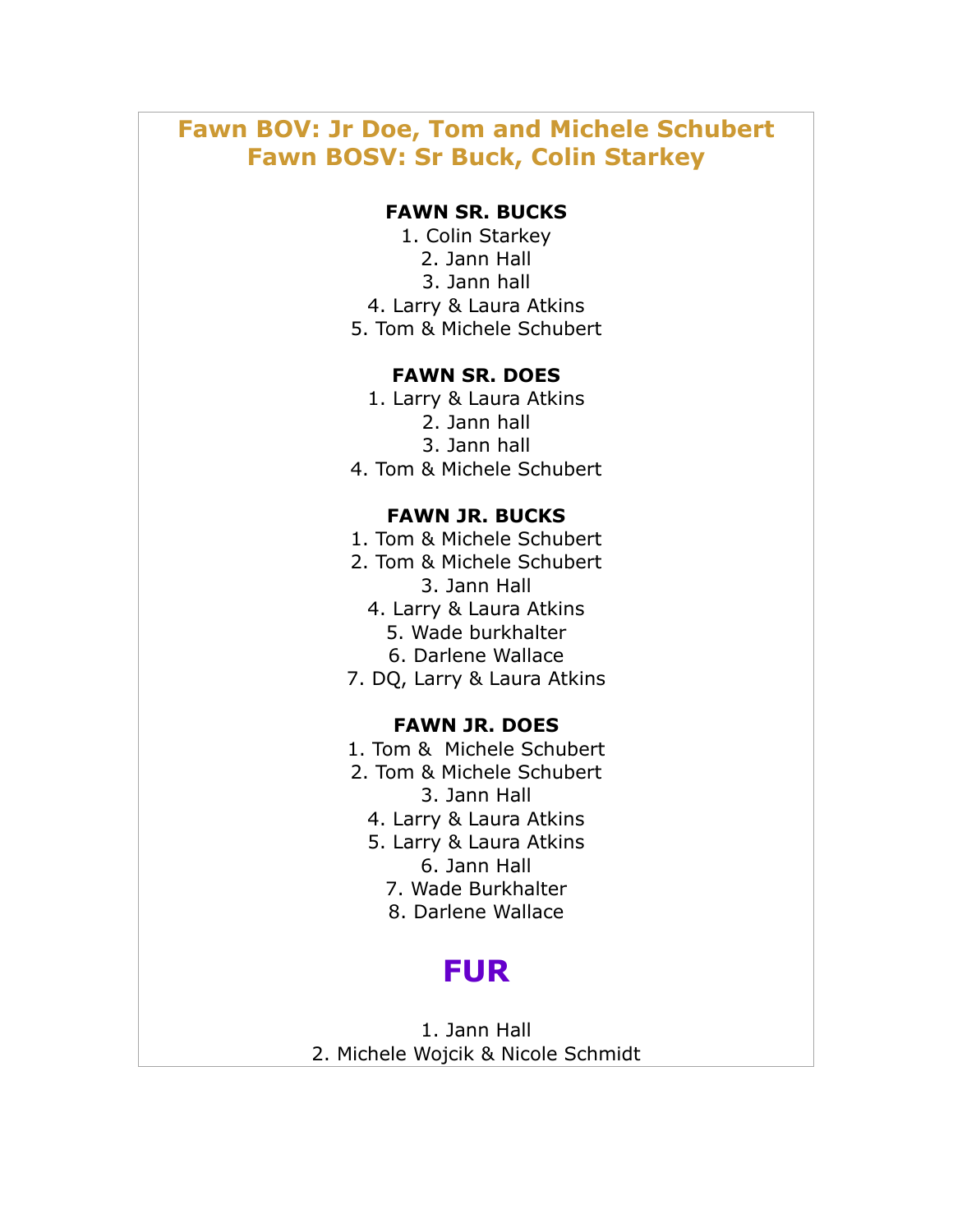# **YOUTH**

BOB Brown Sr. Buck, Madelyn Fee BOS Fawn Sr. Doe, Madelyn Fee

## **Black BOV: Jr Doe, Keely Hardiman Black BOSV: Sr Buck, Madelyn Fee**

### **Black Sr. Bucks**

- 1. Madelyn Fee
- 2. Keeley Hardiman

### **Black Sr. Does**

- 1. Madelyn Fee
- 2. Keeley Hardiman
	- 3. Madelyn Fee
- 4. Keeley Hardiman

### **Black Jr. Buck**

1. DQ Keeley Hardiman

#### **Black Jr. Does**

1.Keeley Hardiman 2. Keeley Hardiman

## **Brown BOV: Sr Buck, Madelyn Fee Brown BOSV: Jr Doe; Jamie, Nolan & Alex McBride**

### **Brown Sr. Buck**

1. Madelyn Fee 2. Shay Stenchever

### **Brown Sr. Does**

1. Madelyn Fee 2. jamie, Nolan, Alex McBride 3. Jamie, Nolan, Alex McBride

**Brown Jr. Doe**

1. Jamie, Nolan, Alex McBride